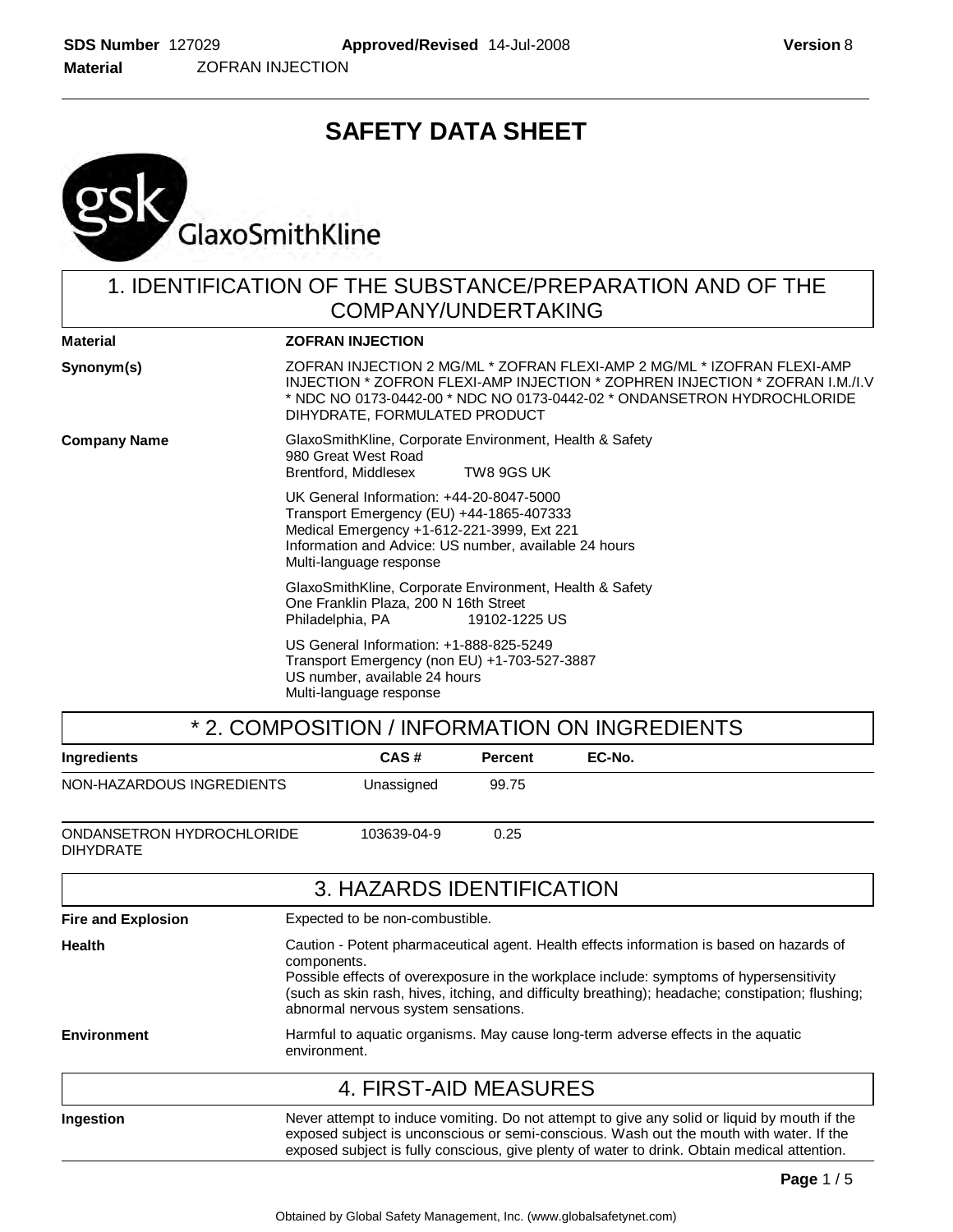| <b>ZOFRAN INJECTION</b><br><b>Material</b>                                     |                                                                                                                                                                                                                                                                                                                                                                                                                                                                               |  |  |
|--------------------------------------------------------------------------------|-------------------------------------------------------------------------------------------------------------------------------------------------------------------------------------------------------------------------------------------------------------------------------------------------------------------------------------------------------------------------------------------------------------------------------------------------------------------------------|--|--|
| Inhalation                                                                     | Physical form suggests that risk of inhalation exposure is negligible.                                                                                                                                                                                                                                                                                                                                                                                                        |  |  |
| <b>Skin Contact</b>                                                            | Using appropriate personal protective equipment, remove contaminated clothing and flush<br>exposed area with large amounts of water. Obtain medical attention if skin reaction occurs,<br>which may be immediate or delayed.                                                                                                                                                                                                                                                  |  |  |
| <b>Eye Contact</b>                                                             | Wash immediately with clean and gently flowing water. Continue for at least 15 minutes.<br>Obtain medical attention.                                                                                                                                                                                                                                                                                                                                                          |  |  |
| <b>NOTES TO HEALTH PROFESSIONALS</b>                                           |                                                                                                                                                                                                                                                                                                                                                                                                                                                                               |  |  |
| <b>Medical Treatment</b>                                                       | Treat according to locally accepted protocols. For additional guidance, refer to the local<br>poison control information centre.<br>Medical treatment in cases of overexposure should be treated as an overdose of antagonist<br>of 5-hydroxytryptamine.<br>In allergic individuals, exposure to this material may require treatment for initial or delayed<br>allergic symptoms and signs. This may include immediate and/or delayed treatment of<br>anaphylactic reactions. |  |  |
| <b>Medical Conditions</b><br><b>Caused or Aggravated by</b><br><b>Exposure</b> | Refer to prescribing information for detailed description of medical conditions caused by or<br>aggravated by overexposure to this product.                                                                                                                                                                                                                                                                                                                                   |  |  |
| <b>Health Surveillance</b><br><b>Procedures</b>                                | Pre-placement and periodic health surveillance is not usually indicated. The final<br>determination of the need for health surveillance should be determined by local risk<br>assessment.                                                                                                                                                                                                                                                                                     |  |  |
| <b>Antidotes</b>                                                               | No specific antidotes are recommended.                                                                                                                                                                                                                                                                                                                                                                                                                                        |  |  |
|                                                                                | 5. FIRE-FIGHTING MEASURES                                                                                                                                                                                                                                                                                                                                                                                                                                                     |  |  |
| <b>Fire and Explosion Hazards</b>                                              | Not expected for the product, although the packaging is combustible.                                                                                                                                                                                                                                                                                                                                                                                                          |  |  |
| <b>Extinguishing Media</b>                                                     | Water, dry powder or foam extinguishers are recommended. Carbon dioxide extinguishers<br>may be ineffective.                                                                                                                                                                                                                                                                                                                                                                  |  |  |
| <b>Special Firefighting</b><br><b>Procedures</b>                               | For single units (packages): No special requirements needed. For larger amounts (multiple<br>packages/pallets) of product: Since toxic, corrosive or flammable vapours might be evolved<br>from fires involving this product and associated packaging, self contained breathing<br>apparatus and full protective equipment are recommended for firefighters. If possible, contain<br>and collect firefighting water for later disposal.                                       |  |  |
| <b>Hazardous Combustion</b><br><b>Products</b>                                 | Toxic, corrosive or flammable thermal decomposition products are expected when the<br>product is exposed to fire.                                                                                                                                                                                                                                                                                                                                                             |  |  |
|                                                                                | <b>6. ACCIDENTAL RELEASE MEASURES</b>                                                                                                                                                                                                                                                                                                                                                                                                                                         |  |  |
| <b>Personal Precautions</b>                                                    | Wear protective clothing and equipment consistent with the degree of hazard.                                                                                                                                                                                                                                                                                                                                                                                                  |  |  |
| <b>Environmental Precautions</b>                                               | Prevent entry into waterways, sewers, surface drainage systems and poorly ventilated areas.                                                                                                                                                                                                                                                                                                                                                                                   |  |  |
| <b>Clean-up Methods</b>                                                        | Spread an inert absorbent on the spill and place in a suitable, properly labelled container for<br>recovery or disposal.                                                                                                                                                                                                                                                                                                                                                      |  |  |
| <b>Decontamination Procedures</b>                                              | No specific decontamination or detoxification procedures have been identified for this<br>product.                                                                                                                                                                                                                                                                                                                                                                            |  |  |
|                                                                                | 7. HANDLING AND STORAGE                                                                                                                                                                                                                                                                                                                                                                                                                                                       |  |  |
| <b>HANDLING</b>                                                                |                                                                                                                                                                                                                                                                                                                                                                                                                                                                               |  |  |
| <b>General Requirements</b>                                                    | No special control measures required for the normal handling of this product. Normal room<br>ventilation is expected to be adequate for routine handling of this product.                                                                                                                                                                                                                                                                                                     |  |  |
| <b>STORAGE</b>                                                                 | No storage requirements necessary for occupational hazards. Follow product information<br>storage instructions to maintain efficacy.                                                                                                                                                                                                                                                                                                                                          |  |  |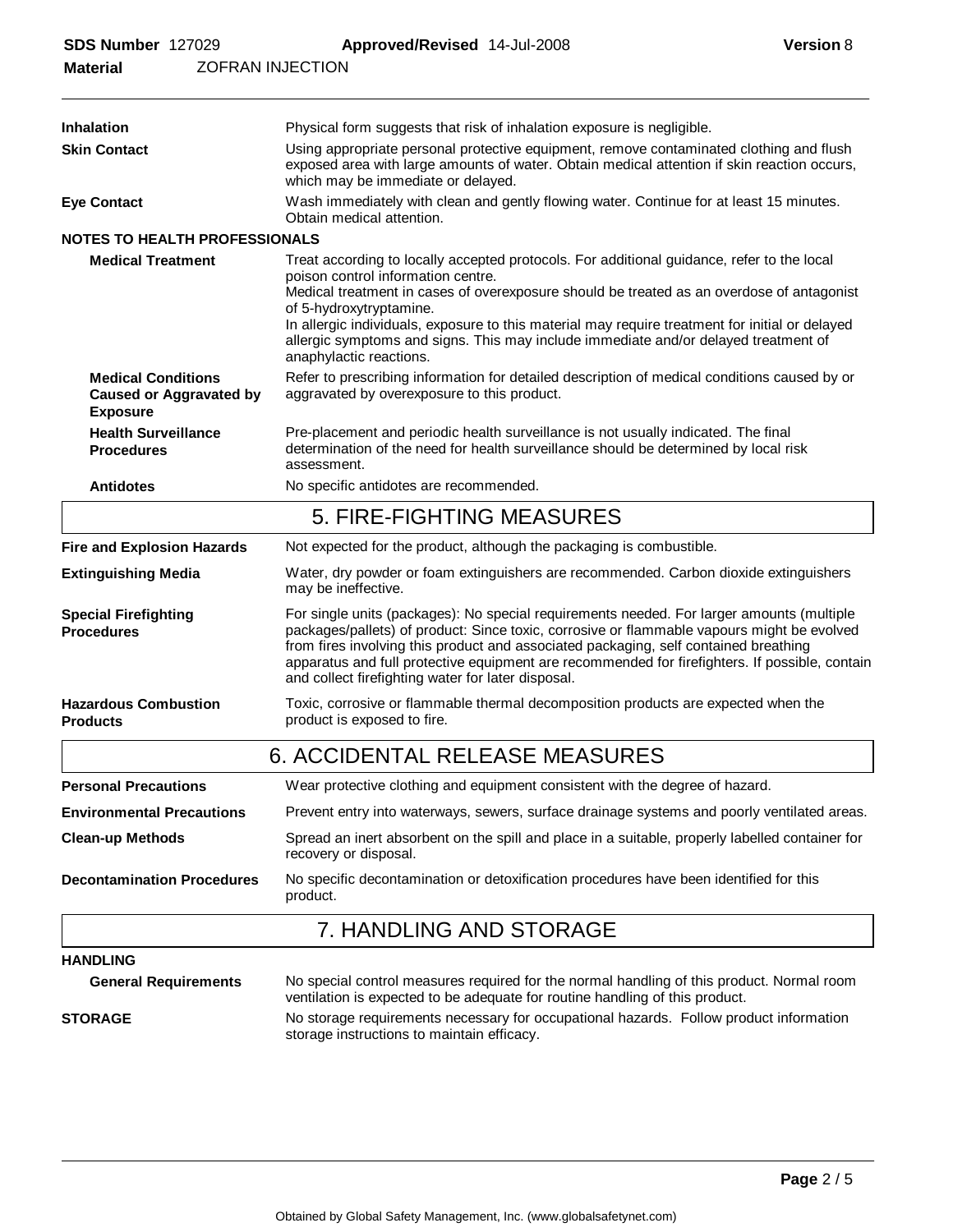ZOFRAN INJECTION **Material**

# 8. EXPOSURE CONTROLS / PERSONAL PROTECTION

| <b>INGREDIENT</b>                                | ONDANSETRON HYDROCHLORIDE DIHYDRATE                                                                                                                                                                                                                                                                                                                                                                                                                                                                                           |
|--------------------------------------------------|-------------------------------------------------------------------------------------------------------------------------------------------------------------------------------------------------------------------------------------------------------------------------------------------------------------------------------------------------------------------------------------------------------------------------------------------------------------------------------------------------------------------------------|
| <b>GSK Occupational Hazard</b><br>Category       | 3                                                                                                                                                                                                                                                                                                                                                                                                                                                                                                                             |
| <b>GSK Occupational</b><br><b>Exposure Limit</b> | 30 mcg/m3 (8 HR TWA)                                                                                                                                                                                                                                                                                                                                                                                                                                                                                                          |
| <b>ENGINEERING CONTROLS</b>                      |                                                                                                                                                                                                                                                                                                                                                                                                                                                                                                                               |
| <b>Exposure Controls</b>                         | An internal GSK Occupational Exposure Level (OEL) of 30 mcg/m3 (8 hr TWA) has been set<br>for Ondansetron, the active substance in this product. An Exposure Control Approach (ECA)<br>is established for operations involving this material based upon the OEL/Occupational<br>Hazard Category and the outcome of a site- or operation-specific risk assessment. Refer to<br>the Exposure Control Matrix for more information about how ECA's are assigned and how to<br>interpret them.                                     |
| <b>Other Equipment or</b><br><b>Procedures</b>   | Follow all local regulations if personal protective equipment (PPE) is used in the workplace.                                                                                                                                                                                                                                                                                                                                                                                                                                 |
|                                                  | 9. PHYSICAL AND CHEMICAL PROPERTIES                                                                                                                                                                                                                                                                                                                                                                                                                                                                                           |
| Appearance                                       |                                                                                                                                                                                                                                                                                                                                                                                                                                                                                                                               |
| <b>Physical Form</b>                             | Aqueous solution.                                                                                                                                                                                                                                                                                                                                                                                                                                                                                                             |
| pH of Aqueous Solutions                          | 3.4 to 3.6                                                                                                                                                                                                                                                                                                                                                                                                                                                                                                                    |
|                                                  | <b>10. STABILITY AND REACTIVITY</b>                                                                                                                                                                                                                                                                                                                                                                                                                                                                                           |
| <b>Stability</b>                                 | This product is expected to be stable.                                                                                                                                                                                                                                                                                                                                                                                                                                                                                        |
| <b>Conditions to Avoid</b>                       | None for normal handling of this product.                                                                                                                                                                                                                                                                                                                                                                                                                                                                                     |
|                                                  | <b>11. TOXICOLOGY INFORMATION</b>                                                                                                                                                                                                                                                                                                                                                                                                                                                                                             |
| <b>Pharmacological Effects</b>                   | This material is a 5-hydroxytryptamine antagonist. It is an agent intended for the treatment of<br>nausea.                                                                                                                                                                                                                                                                                                                                                                                                                    |
| <b>Target Organ Effects</b>                      | Adverse effects might occur in the following organ(s) following overexposure: central nervous<br>system.                                                                                                                                                                                                                                                                                                                                                                                                                      |
| <b>Routes of Exposure</b>                        |                                                                                                                                                                                                                                                                                                                                                                                                                                                                                                                               |
| <b>Oral Toxicity</b>                             | Not expected to be toxic following ingestion.                                                                                                                                                                                                                                                                                                                                                                                                                                                                                 |
| <b>Skin Effects</b>                              | Irritation is not expected following direct contact.                                                                                                                                                                                                                                                                                                                                                                                                                                                                          |
| <b>Eye Effects</b>                               | Minor irritation might occur following direct contact with eyes.                                                                                                                                                                                                                                                                                                                                                                                                                                                              |
| <b>Sensitisation</b>                             | Sensitisation (allergic skin reaction) is not expected.                                                                                                                                                                                                                                                                                                                                                                                                                                                                       |
| <b>Genetic Toxicity</b>                          | Not expected to be genotoxic under occupational exposure conditions.                                                                                                                                                                                                                                                                                                                                                                                                                                                          |
| Carcinogenicity                                  | Not expected to produce cancer in humans under occupational exposure conditions.                                                                                                                                                                                                                                                                                                                                                                                                                                              |
| <b>Reproductive Effects</b>                      | Not expected to produce adverse effects on fertility or development under occupational<br>exposure conditions.                                                                                                                                                                                                                                                                                                                                                                                                                |
| <b>Other Adverse Effects</b>                     | Overexposure in the workplace might have the following effects: symptoms of hypersensitivity<br>(such as skin rash, hives, itching, and/or difficulty breathing); headache; constipation;<br>flushing; activity in the nervous system.                                                                                                                                                                                                                                                                                        |
|                                                  | <b>12. ECOLOGICAL INFORMATION</b>                                                                                                                                                                                                                                                                                                                                                                                                                                                                                             |
| <b>Summary</b>                                   | This product contains an active ingredient that has been tested and which may be harmful if<br>released directly to the environment. Consult the MSDS of the active ingredient for specific<br>information about potential environmental effects. Appropriate precautions should be taken to<br>limit release of this material to the environment. Local regulations and procedures should be<br>consulted prior to environmental release.<br>Specific information on the active pharmaceutical ingredient is provided below. |
|                                                  |                                                                                                                                                                                                                                                                                                                                                                                                                                                                                                                               |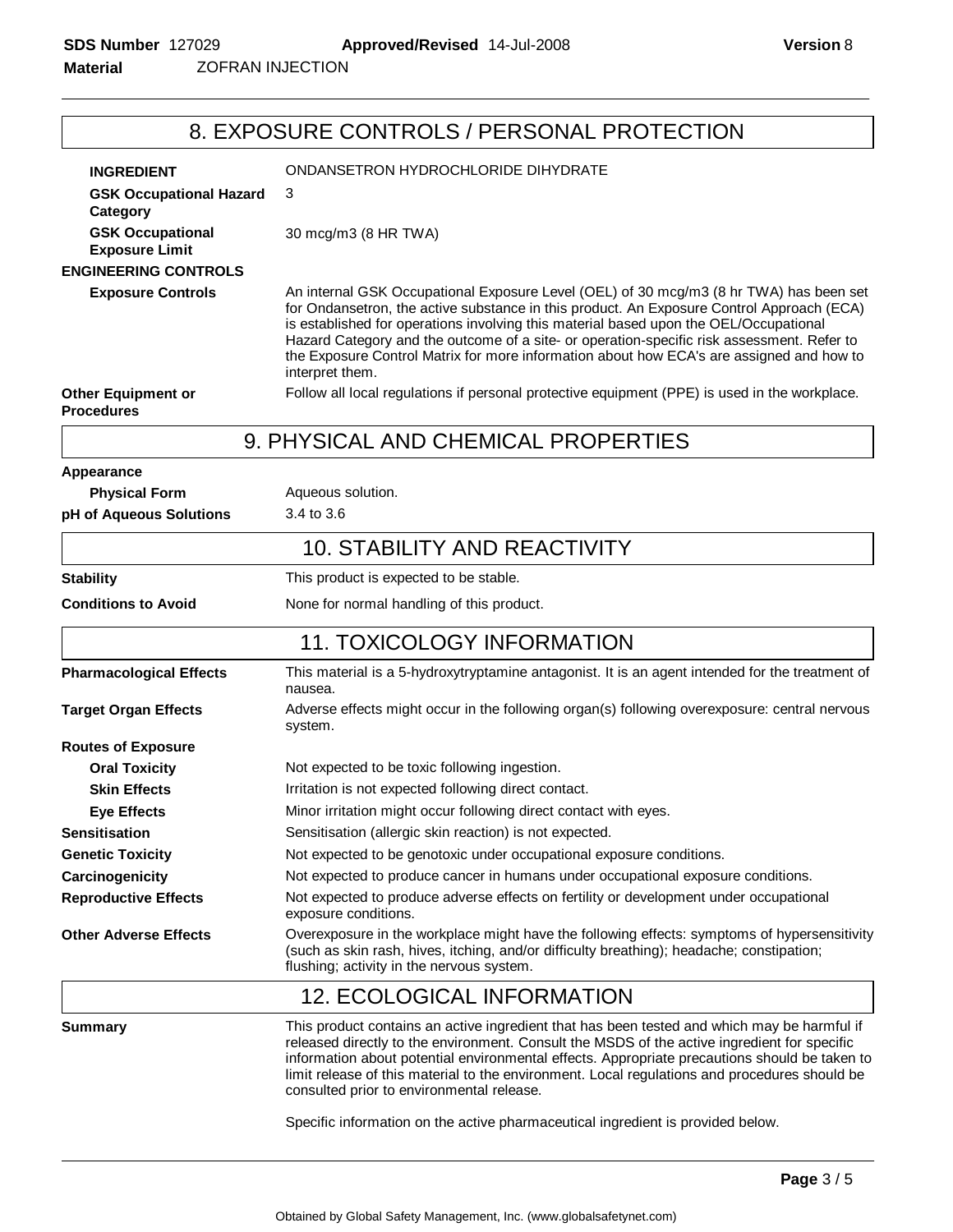ZOFRAN INJECTION **Material**

| <b>ECOTOXICITY</b>                            |                                                                                                                                                                                                                                  |                                                                                                                                                                                                                                                               |  |  |  |
|-----------------------------------------------|----------------------------------------------------------------------------------------------------------------------------------------------------------------------------------------------------------------------------------|---------------------------------------------------------------------------------------------------------------------------------------------------------------------------------------------------------------------------------------------------------------|--|--|--|
| <b>Aquatic</b>                                |                                                                                                                                                                                                                                  | This material contains an active pharmaceutical ingredient that is not                                                                                                                                                                                        |  |  |  |
| <b>Activated Sludge</b><br><b>Respiration</b> | toxic to activated sludge microorganisms.                                                                                                                                                                                        |                                                                                                                                                                                                                                                               |  |  |  |
|                                               | IC50:                                                                                                                                                                                                                            | > 1000 mg/l, 3 Hours, Activated sludge                                                                                                                                                                                                                        |  |  |  |
| Algal                                         | This material contains an active pharmaceutical ingredient that is very<br>toxic to algae.                                                                                                                                       |                                                                                                                                                                                                                                                               |  |  |  |
|                                               | IC50:                                                                                                                                                                                                                            | 0.87 mg/l, 72 Hours, Selenastrum<br>capricornutum, green algae, Measured                                                                                                                                                                                      |  |  |  |
|                                               | NOEC:                                                                                                                                                                                                                            | 0.31 mg/l, 72 Hours, , Static test                                                                                                                                                                                                                            |  |  |  |
| <b>Daphnid</b>                                | This material contains an active pharmaceutical ingredient that is toxic<br>to daphnids in chronic toxicity studies.                                                                                                             |                                                                                                                                                                                                                                                               |  |  |  |
|                                               | EC50:                                                                                                                                                                                                                            | 28 mg/l, 48 Hours, Daphnia pulex, Static test                                                                                                                                                                                                                 |  |  |  |
|                                               | NOEC:                                                                                                                                                                                                                            | 16 mg/l, 48 Hours, Daphnia pulex, Static test                                                                                                                                                                                                                 |  |  |  |
|                                               | Chronic EC50:                                                                                                                                                                                                                    | 1.4 mg/l, 8 Days, Ceriodaphnia dubia, Static<br>renewal test                                                                                                                                                                                                  |  |  |  |
|                                               | Chronic LOEC:                                                                                                                                                                                                                    | 1 mg/l, 8 Days, Ceriodaphnia dubia                                                                                                                                                                                                                            |  |  |  |
|                                               | Chronic NOEC:                                                                                                                                                                                                                    | 0.32 mg/l, 8 Days, Ceriodaphnia dubia                                                                                                                                                                                                                         |  |  |  |
| <b>Fish</b>                                   | This material contains an active pharmaceutical ingredient that is toxic<br>to fish.                                                                                                                                             |                                                                                                                                                                                                                                                               |  |  |  |
|                                               | Adult Oncorhyncus mykiss, rainbow trout                                                                                                                                                                                          |                                                                                                                                                                                                                                                               |  |  |  |
|                                               | EC50:                                                                                                                                                                                                                            | 6.5 mg/l, 96 Hours, Static test                                                                                                                                                                                                                               |  |  |  |
|                                               | NOEC:                                                                                                                                                                                                                            | 2.6 mg/l, 96 Hours, Measured                                                                                                                                                                                                                                  |  |  |  |
| <b>MOBILITY</b>                               |                                                                                                                                                                                                                                  |                                                                                                                                                                                                                                                               |  |  |  |
| <b>Solubility</b>                             | predictions has solubility in water.                                                                                                                                                                                             | This material contains an active pharmaceutical ingredient that for environmental fate                                                                                                                                                                        |  |  |  |
| <b>Adsorption</b>                             | This material contains an active pharmaceutical ingredient that is likely to adsorb to soil or<br>sediment. This material contains an active pharmaceutical ingredient that is likely to adsorb<br>to sludges and other biomass. |                                                                                                                                                                                                                                                               |  |  |  |
|                                               | Soil Sediment Sorption<br>(log Koc):                                                                                                                                                                                             | 4.22 to 4.51, Measured                                                                                                                                                                                                                                        |  |  |  |
|                                               | Sludge Biomass<br><b>Distribution Coefficient</b><br>$(log Kd)$ :                                                                                                                                                                | 3.95 to 4.23 Calculated                                                                                                                                                                                                                                       |  |  |  |
| <b>Partitioning</b>                           |                                                                                                                                                                                                                                  | This material contains an active pharmaceutical ingredient with octanol/water partition<br>coefficient data that suggests that for environmental fate predictions the active<br>pharmaceutical ingredient will not have the tendency to distribute into fats. |  |  |  |
| <b>PERSISTENCE/DEGRADATION</b>                |                                                                                                                                                                                                                                  |                                                                                                                                                                                                                                                               |  |  |  |
| <b>Hydrolysis</b>                             |                                                                                                                                                                                                                                  | This material contains an active pharmaceutical ingredient that has been shown to be<br>chemically stable in water. Hydrolysis is unlikely to be a significant depletion mechanism.                                                                           |  |  |  |
|                                               | Half-Life, Neutral:                                                                                                                                                                                                              | > 1 Years                                                                                                                                                                                                                                                     |  |  |  |
| <b>Photolysis</b>                             | photodegradation.                                                                                                                                                                                                                | This material contains an active pharmaceutical ingredient that is likely to undergo                                                                                                                                                                          |  |  |  |
|                                               | UV/Visible Spectrum:                                                                                                                                                                                                             | 305 nm at pH 5 to 9                                                                                                                                                                                                                                           |  |  |  |
| <b>Biodegradation</b>                         | This material contains an active pharmaceutical ingredient that is not readily biodegradable<br>(as defined by 1993 OECD Testing Guidelines).                                                                                    |                                                                                                                                                                                                                                                               |  |  |  |
|                                               | Aerobic - Inherent                                                                                                                                                                                                               |                                                                                                                                                                                                                                                               |  |  |  |
|                                               | Percent Degradation:                                                                                                                                                                                                             | 18.9 %, 28 days, Semi-continuous activated sludge (SCAS),<br>Activated sludge                                                                                                                                                                                 |  |  |  |
|                                               | Aerobic - Soil                                                                                                                                                                                                                   |                                                                                                                                                                                                                                                               |  |  |  |
|                                               | Percent Degradation:                                                                                                                                                                                                             | 20.3 to 99.9 %, 64 days, , Soil                                                                                                                                                                                                                               |  |  |  |